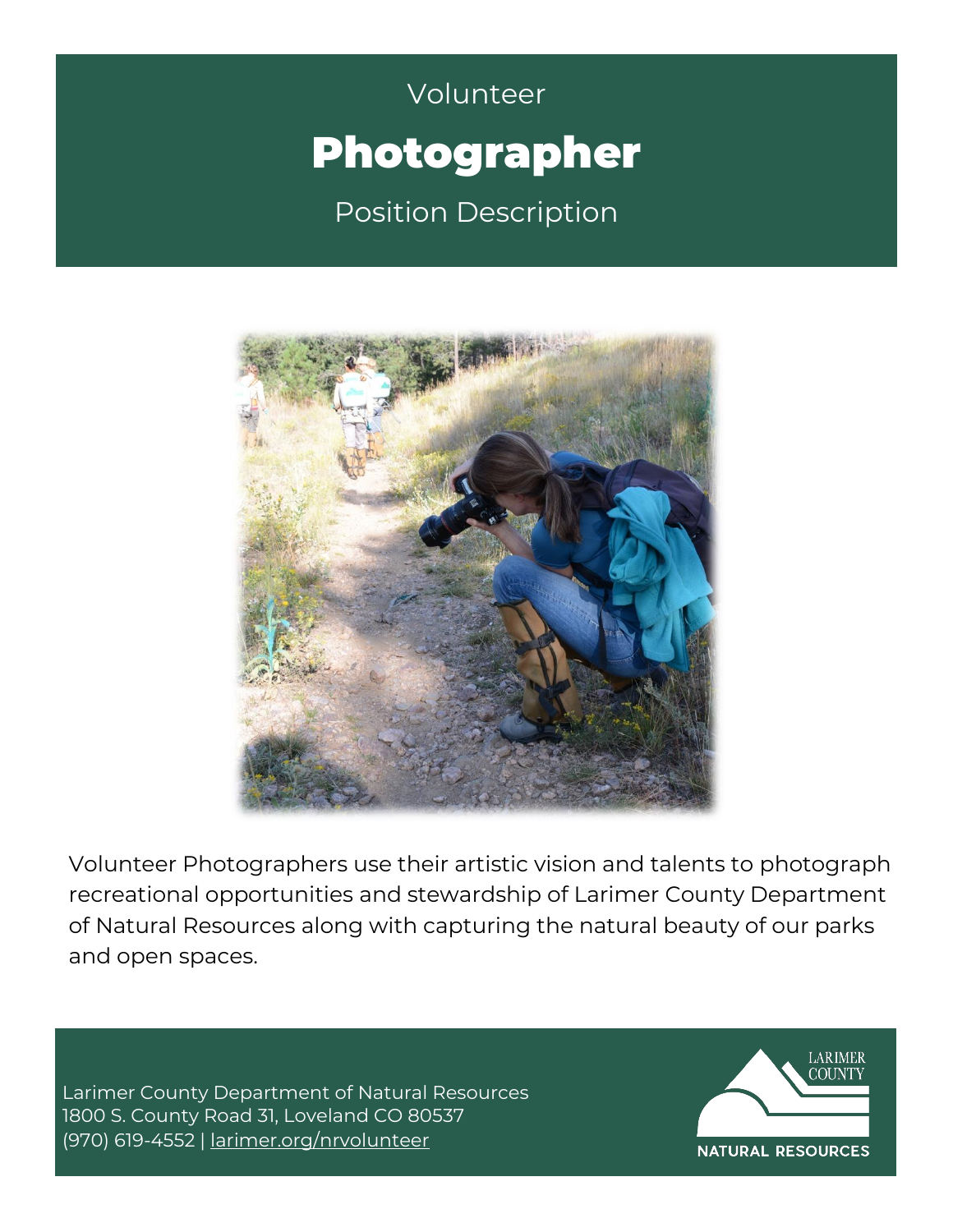ARIMER **NATURAL RESOURCES** 

*Our mission is to establish, protect and manage significant regional parks and open lands providing quality outdoor recreational opportunities and stewardship of natural resources values. We are committed to fostering a sense of community and appreciation for the natural and agricultural heritage of Larimer County for present and future generations.* 

### **Position Summary:**

Volunteer Photographers capture the story of Larimer County Department of Natural Resources (LCDNR). Photographers use the tools of their trade combined with strong artistic vision to document special events, volunteer activities, scenic and recreational shots as well as capturing the essence of Larimer County's amazing natural resources. Selected photographs are used in annual reports, promotional materials, newsletters, presentations, LCDNRs website and where a picture says more than words ever could

#### **Benefits:**

- Be an integral part of promoting LCDNR's mission and fostering stewardship values
- Showcase your photography talents
- Flexible schedule
- Participate in fun appreciation and social events
- Complete 20+ volunteer hours in a calendar year and receive a LCDNR parking pass



Photo by J. Sumrall-Ajero

#### **Requirements:**

- Required to submit a portfolio which must be reviewed and approved by staff before being accepted as a volunteer
- Must have experience with photography and editing
- Must provide your own camera and other equipment
- Good communication skills both written and verbal
- Takes initiative to schedule volunteer time
- Follows staff guidance and instructions for specific assignments
- Friendly, courteous and respectful
- Good physical condition: able to walk, bend, stoop, & carry
- Provide your own reliable transportation

Photo by B. Bombaci

• Understanding and acceptance of the potential risks for this volunteer role such as inclement weather, potentially dangerous rattlesnake or other wildlife encounters, and uneven terrain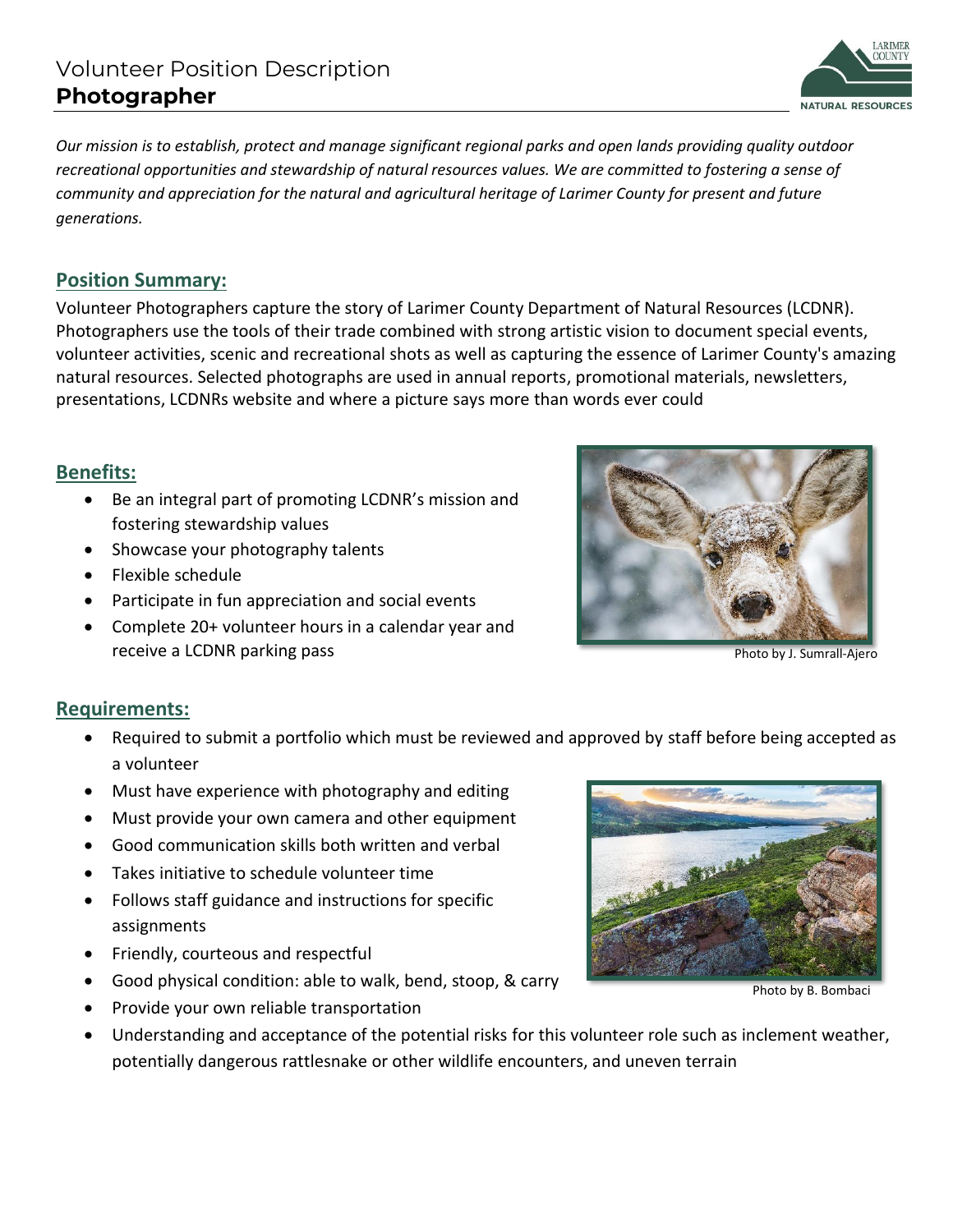

#### **Duties:**

- At least once a month, schedule time to photograph a LCDNR property or event
- Review and edit photos prior to submission
- Submit photos to online folder for use by LCDNR. Submit only the best photos
- Follow established conventions for naming or labeling photos
- Coordinate with Public Information or other staff on photography assignments including on LCDNR properties that are not open to the public
- Wear your volunteer name badge when volunteering and represent LCDNR in a professional manner
- Use offero.larimer.org, LCDNR's volunteer software, to manage your volunteer schedule and complete Photography Site Visit reports
- Open & read emails from LCDNR announcing upcoming assignments & other information
- Display appropriate volunteer on-duty parking pass when at a fee site
- Abide by all rules, regulations and safety guidelines while on Larimer County property

#### **Photography Use Conditions:**

- Copyright will remain with the photographer. Larimer County will credit the photographer on the webpage, social media, or other media where it is used
- Larimer County may at its discretion crop, reduce, enlarge, darken, lighten, place text over, or otherwise alter the image to suit the form of media in which the photos is being used
- Larimer County is under no obligation to use or publish any submitted photograph that does not meet suitable standards or quality of subject matter
- Larimer County agrees not to sell any submitted image or give permission to anyone to use an image without prior written permission from the photographer

#### **Training:**

- New Volunteer Orientation (1 hour)
- Review Volunteer Photographer Submission Guidelines



Photo by R. Cerkoney

#### **Schedule:**

• Volunteer Photographers create their own schedule (year-round, weekdays & weekends, at locations that work best for their personal schedule, interests, and/or physical abilities) • Specific photography needs will be requested on occasion and volunteer photographers may choose to assist with assignments that best fits their schedule, interests, and/or physical abilities